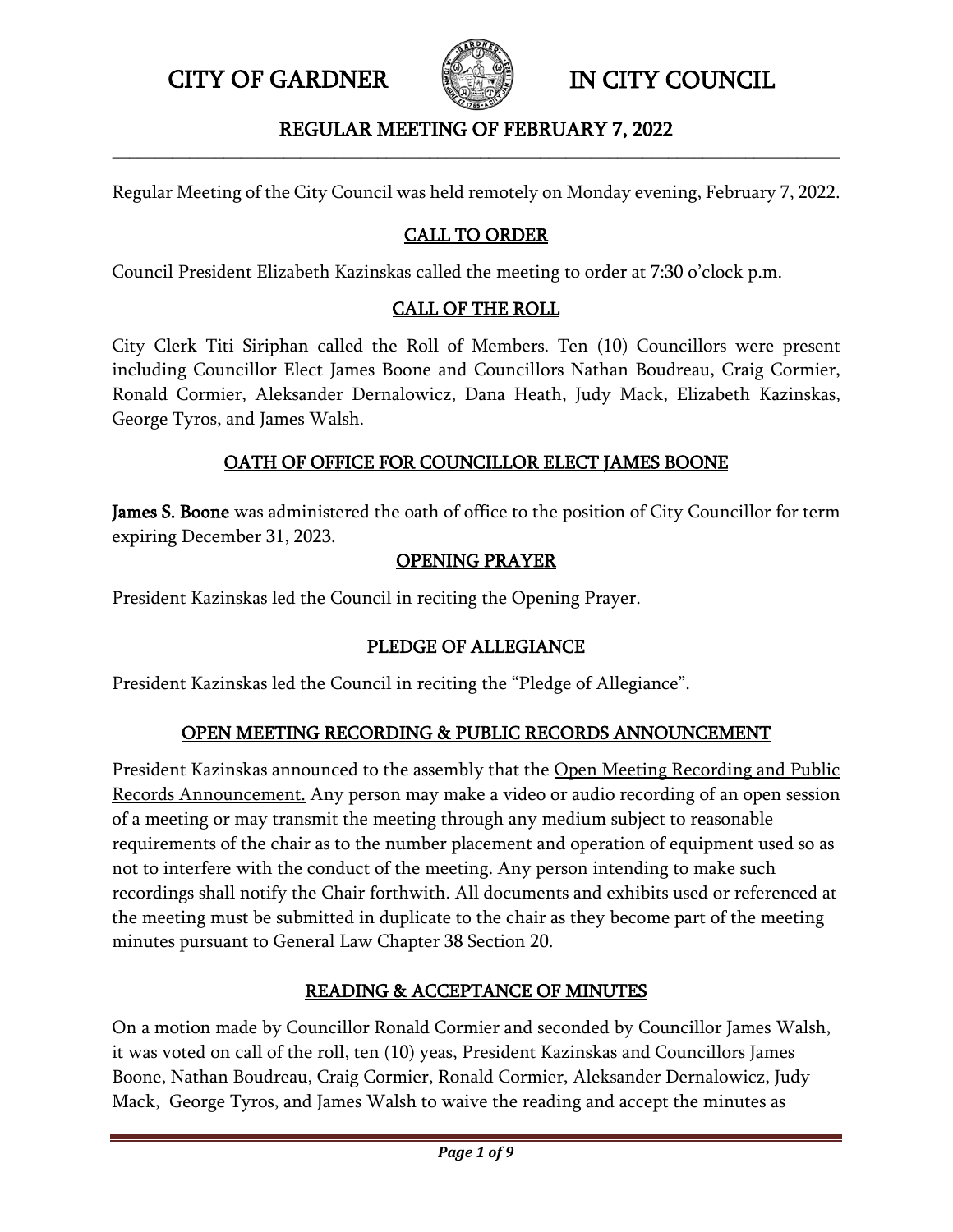

# REGULAR MEETING OF FEBRUARY 7, 2022 **\_\_\_\_\_\_\_\_\_\_\_\_\_\_\_\_\_\_\_\_\_\_\_\_\_\_\_\_\_\_\_\_\_\_\_\_\_\_\_\_\_\_\_\_\_\_\_\_\_\_\_\_\_\_\_\_\_\_\_\_\_\_\_\_\_\_\_\_\_\_\_\_\_\_\_\_\_\_\_\_\_\_\_\_\_**

printed of December 20, 2021 Regular Meeting. Councillor Dana Heath abstained as he was not present at the meeting.

On a motion made by Councillor Ronald Cormier and seconded by Councillor James Walsh, it was voted on call of the roll, nine (9) yeas, President Kazinskas and Councillors Nathan Boudreau, Craig Cormier, Ronald Cormier, Aleksander Dernalowicz, Dana Heath, Judy Mack, George Tyros, and James Walsh to waive the reading and accept the minutes as printed of January 3, 2022 Regular Meeting; Councillor James Boone abstained. He was not present for the meeting.

# COMMUNICATIONS FROM THE MAYOR APPOINTMENTS

# #10598

On a motion made by Councillor George Tyros and seconded by Councillor Judy Mack, it was voted on call of the roll, ten (10) yeas, President Elizabeth Kazinskas and Councillors James Boone, Nathan Boudreau, Craig Cormier, Ronald Cormier, Aleksander Dernalowicz, Dana Heath, Judy Mack, George Tyros, and James Walsh to confirm the following Appointment received from the Mayor:

A Measure Confirming the Mayor's Appointment of Christine Oliva Kumar to the position of City Assessor, for term expiring January 19, 2025.

# #10599

On a motion made by Councillor George Tyros and seconded by Councillor James Boone, it was voted on call of the role, ten (10) yeas, President Elizabeth Kazinskas and Councillors James Boone, Nathan Boudreau, Craig Cormier, Ronald Cormier, Aleksander Dernalowicz, Dana Heath, Judy Mack, George Tyros, and James Walsh to confirm the following Appointment received from the Mayor:

A Measure Confirming the Mayor's Appointment of James Wood to the position of Airport Commission Member, for term expiring January 19, 2025.

# #10600

On a motion made by Councillor George Tyros and seconded by Councillor Judy Mack, it was voted on call of the roll, ten (10) yeas, President Elizabeth Kazinskas and Councillors James Boone, Nathan Boudreau, Craig Cormier, Ronald Cormier, Aleksander Dernalowicz,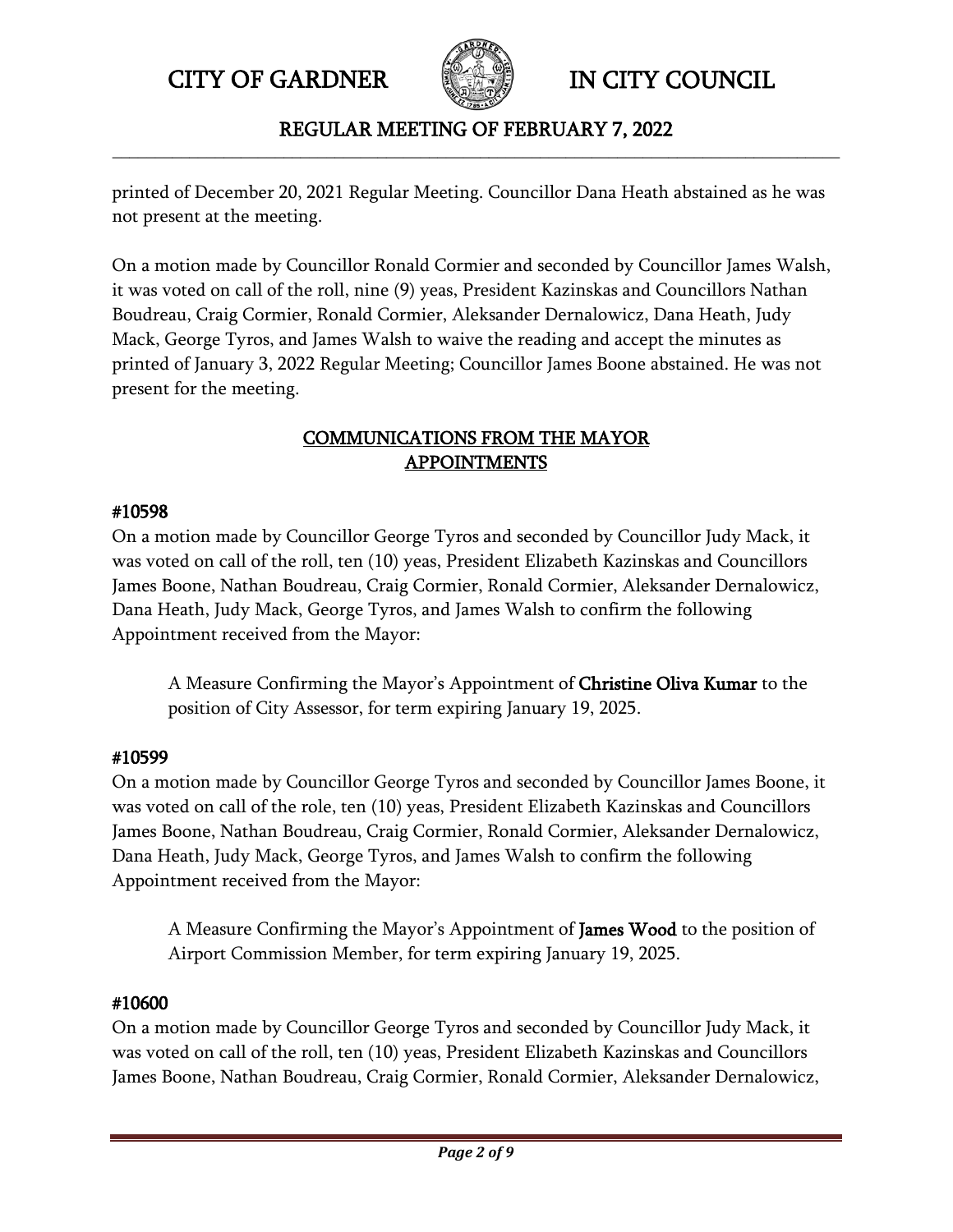

# REGULAR MEETING OF FEBRUARY 7, 2022 **\_\_\_\_\_\_\_\_\_\_\_\_\_\_\_\_\_\_\_\_\_\_\_\_\_\_\_\_\_\_\_\_\_\_\_\_\_\_\_\_\_\_\_\_\_\_\_\_\_\_\_\_\_\_\_\_\_\_\_\_\_\_\_\_\_\_\_\_\_\_\_\_\_\_\_\_\_\_\_\_\_\_\_\_\_**

Dana Heath, Judy Mack, George Tyros, and James Walsh to confirm the following Appointment received from the Mayor:

A Measure Confirming the Mayor's Appointment of Robert R. Swartz, Jr. to the position of Airport Commission Member, for term expiring January 19, 2025.

# #10601

On a motion made by Councillor George Tyros and seconded by Councillor Judy Mack, it was voted on call of the roll, ten (10) yeas, President Elizabeth Kazinskas and Councillors James Boone, Nathan Boudreau, Craig Cormier, Ronald Cormier, Aleksander Dernalowicz, Dana Heath, Judy Mack, George Tyros, and James Walsh to confirm the following Appointment received from the Mayor:

A Measure Confirming the Mayor's Appointment of David Urquhart to the position of Airport Commission Member, for term expiring January 19, 2025.

# COMMUNICATIONS FROM THE MAYOR **ORDINANCES**

# #10602

On a motion made by Councillor Ronald Cormier and seconded by Councillor Aleksander Dernalowicz, it was voted on call of the roll, ten (10) yeas, President Elizabeth Kazinskas and Councillors James Boone, Nathan Boudreau, Craig Cormier, Ronald Cormier, Aleksander Dernalowicz, Dana Heath, Judy Mack, George Tyros, and James Walsh to send the following Ordinance to Committee of the Whole:

An Ordinance to Amend the Code of the City of Gardner, Section 8, Chapter 390, Entitled "Fire Department Fee Schedule."

# #10603

On a motion made by Councillor Ronald Cormier and seconded by Councillor Aleksander Dernalowicz, it was voted on call of the roll, ten (10) yeas, President Elizabeth Kazinskas and Councillors James Boone, Nathan Boudreau, Craig Cormier, Ronald Cormier, Aleksander Dernalowicz, Dana Heath, Judy Mack, George Tyros, and James Walsh to send the following Ordinance to Committee of the Whole:

An Ordinance to Amend Sections of the Code of the City of Gardner, Chapter 390, Entitled "Fees."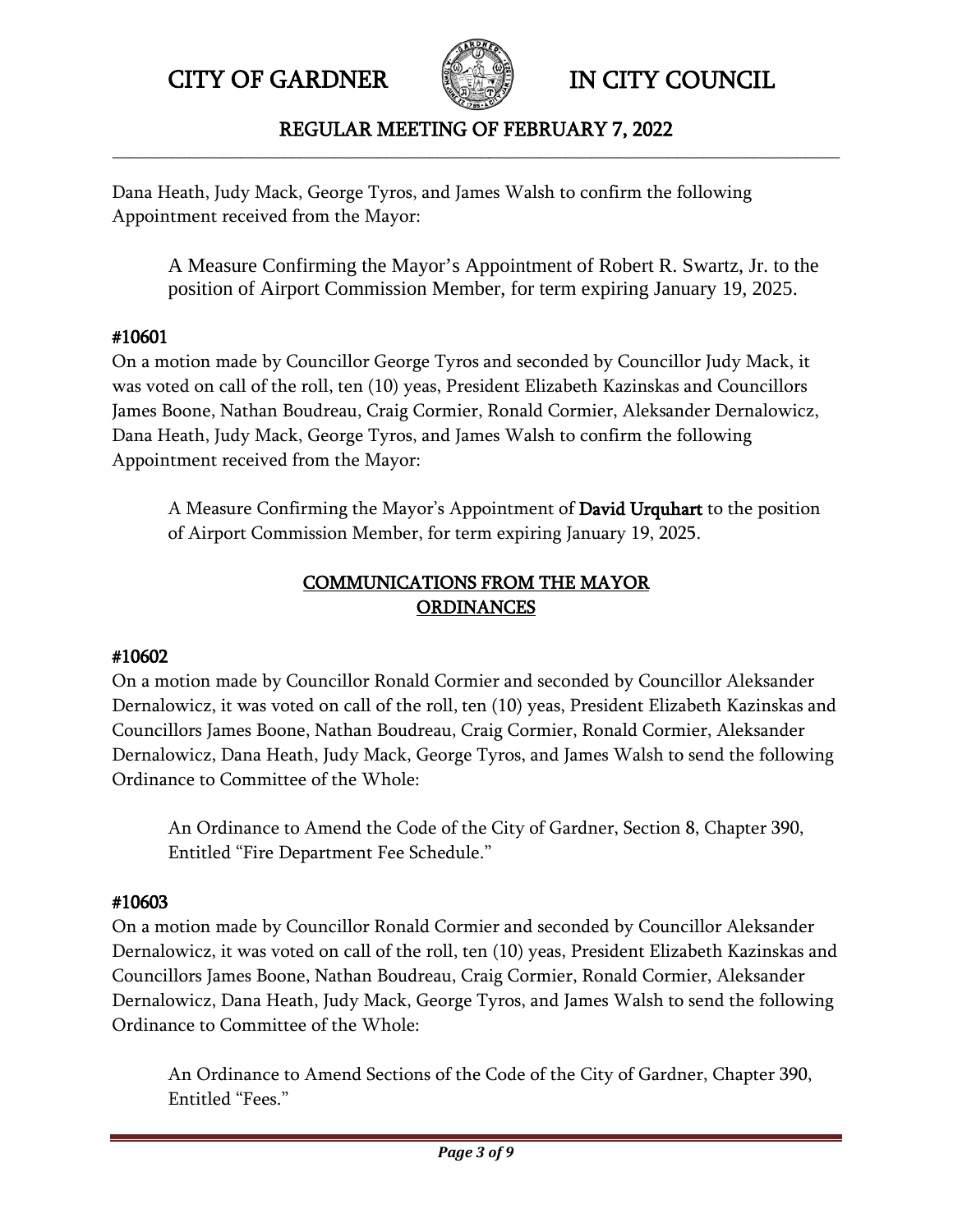

## REGULAR MEETING OF FEBRUARY 7, 2022 **\_\_\_\_\_\_\_\_\_\_\_\_\_\_\_\_\_\_\_\_\_\_\_\_\_\_\_\_\_\_\_\_\_\_\_\_\_\_\_\_\_\_\_\_\_\_\_\_\_\_\_\_\_\_\_\_\_\_\_\_\_\_\_\_\_\_\_\_\_\_\_\_\_\_\_\_\_\_\_\_\_\_\_\_\_**

#### #10604

Reporting from the Finance Committee, Councillor Aleksander Dernalowicz informed the Council that this ordinance will assist in helping to keep the downtown area accessible and safe for the public following winter weather events.

On a motion made by Councillor Aleksander Dernalowicz and seconded by Councillor Ronald Cormier, it was voted on call of the roll, ten (10) yeas, President Elizabeth Kazinskas and Councillors James Boone, Nathan Boudreau, Craig Cormier, Ronald Cormier, Aleksander Dernalowicz, Dana Heath, Judy Mack, George Tyros, and James Walsh that the following Ordinance be sent to first printing:

AN ORIDANCE TO AMEND CHAPTER 567 OF THE CODE OF THE CITY OF GARDNER, ENTITLED STREETS AND SIDEWALKS

BE IT ORDAINED BY THE CITY COUNCIL OF THE CITY OF GARDNER AS FOLLOWS:

SECTION 1: Section 31(C) of Chapter 567 of the Code of the City of Gardner, entitled Enforcement; Violations and Penalties, be amended by striking out items (1) and (2) out of said section of the Code and inserting in place thereof the following:

- (1) First Offense: \$100
- (2) Second Offense: \$200
- (3) Third and subsequent offenses: \$300

SECTION 2: Section 31(e) of Chapter 567 of the Code of the City of Gardner, entitled Enforcement; Violations and Penalties, be amended by striking out said section of the Code in its entirety and inserting in place thereof the following:

E. Any violation of §567-30 shall result in a fine of \$300

SECTION 3: This ordinance shall become effective upon passage and publication as required by law.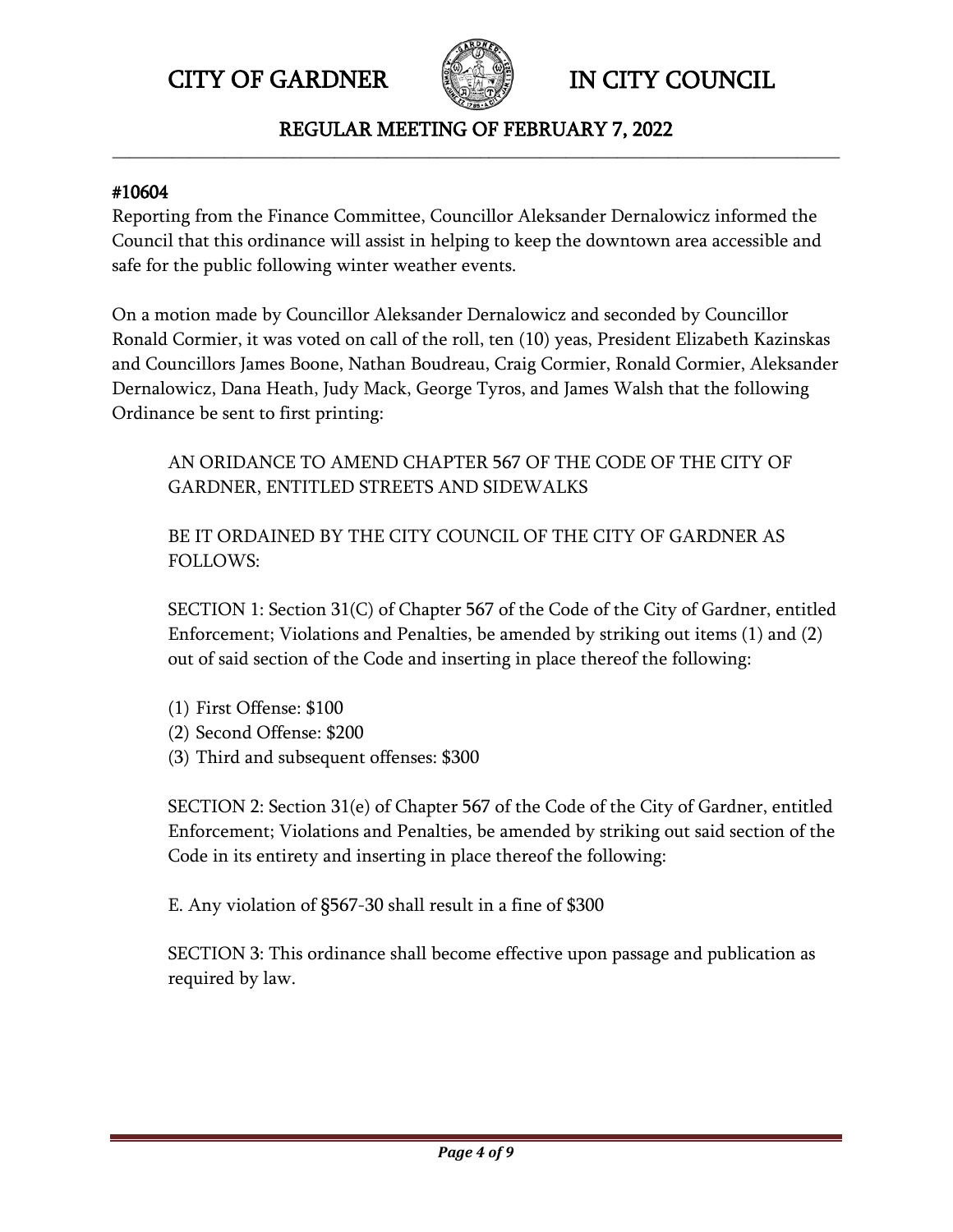



# REGULAR MEETING OF FEBRUARY 7, 2022 **\_\_\_\_\_\_\_\_\_\_\_\_\_\_\_\_\_\_\_\_\_\_\_\_\_\_\_\_\_\_\_\_\_\_\_\_\_\_\_\_\_\_\_\_\_\_\_\_\_\_\_\_\_\_\_\_\_\_\_\_\_\_\_\_\_\_\_\_\_\_\_\_\_\_\_\_\_\_\_\_\_\_\_\_\_**

# COMMUNICATIONS FROM THE MAYOR **ORDERS**

# #10605

Reporting from the Finance Committee, Councillor Aleksander Dernalowicz informed the Council that this has been on the agenda for quite some time. This appropriation would be for design and replacement of the current boiler system located at the South Gardner Fire Station. The current boiler is only 30% efficient. The equipment stored there and room must be kept in temperature control of 55 degrees. They have looked into rental facilities that were limited, but those locations were not suitable or feasible for what was required.

Councillor James Walsh spoke in opposition of the Order. He said "What we got at the South Gardner Fire Station is a glorified storage locker. This appropriation doesn't buy the equipment to replace the boiler. I just abates the asbestos that's associated with the existing boiler and pays for a study to design a new heating system." More funds will be needed down the line for purchase and installation.

Councillor Judy Mack spoke in favor of the order. If the City rented a facility, they would be spending more money on rent. It would be more cost effective to replace the boiler.

On a motion made by Councillor Aleksander Dernalowicz and seconded by Councillor Ronald Cormier, it was voted on call of the roll, eight (8) yeas, President Elizabeth Kazinskas and Councillors Nathan Boudreau, Craig Cormier, Ronald Cormier, Aleksander Dernalowicz, Dana Heath, Judy Mack, and George Tyros; two (2) nays, Councillors James Boone and James Walsh; that the following Order ought to pass:

AN ORDER APPROPRIATING FROM FREE CASH TO SOUTH GARDNER FIRE STATION ABATE AND DESIGN PROJECT ACCOUNT.

ORDERED: That there be and is hereby appropriated the sum of Twenty-Two Thousand Two Hundred Dollars and No Cents (\$22,200.00) from Free Cash to the South Gardner Fire Station Abate and Design Project Account.

#### **#10606**

Reporting from the Finance Committee, Councillor Ronald Cormier informed the Council this is the final portion in the area of the rotary that, following the title search for the parcel, has came back as owner unknown. The City will take the property by eminent domain. This appropriation will be held in escrow for a year and then fall back to free cash following the conclusion of the land taking process.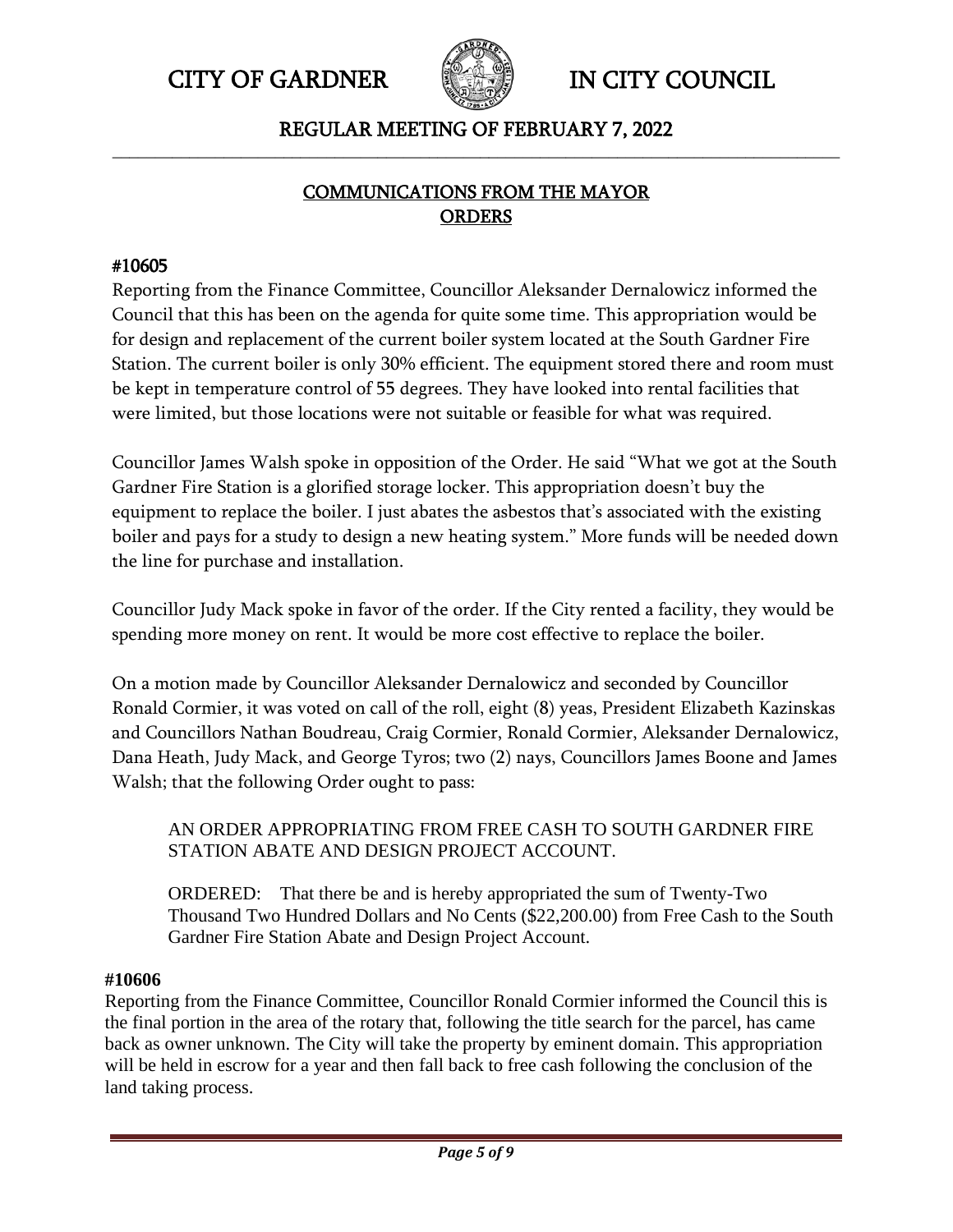

### REGULAR MEETING OF FEBRUARY 7, 2022 **\_\_\_\_\_\_\_\_\_\_\_\_\_\_\_\_\_\_\_\_\_\_\_\_\_\_\_\_\_\_\_\_\_\_\_\_\_\_\_\_\_\_\_\_\_\_\_\_\_\_\_\_\_\_\_\_\_\_\_\_\_\_\_\_\_\_\_\_\_\_\_\_\_\_\_\_\_\_\_\_\_\_\_\_\_**

On a motion made by Councillor Ronald Cormier and seconded by Councillor Aleksander Dernalowicz, it was voted on call of the roll, ten (10) yeas, President Kazinskas and Councillors James Boone, Nathan Boudreau, Craig Cormier, Ronald Cormier, Aleksander Dernalowicz, Dana Heath, Judy Mack, George Tyros and James Walsh that the following Order ought to pass:

## AN ORDER APPROPRIATING FROM FREE CASH TO UPTOWN ROTARY IMPROVEMENTS ACCOUNT.

ORDERED: That there be and is hereby appropriated the sum of Thirty Thousand Dollars and No Cents (\$30,000.00) from Free Cash to the Uptown Rotary Improvement Account.

# COMMUNICATIONS FROM THE MAYOR **COMMUNICATIONS**

# #10607

Reporting from the Finance Committee, Councillor Aleksander Dernalowicz informed the Council that this was co-petition submitted by himself and the Mayor. This measure is to accept the Mass General Law S140 Section 139C to waive licensing fees for dogs owned by individuals for residents ages seventy (70) and older.

On a motion made by Councillor Aleksander Dernalowicz and seconded by Councillor Ronald Cormier, it was voted on call of the roll, nine (9) yeas, President Elizabeth Kazinskas and Councillors James Boone, Nathan Boudreau, Craig Cormier, Ronald Cormier, Aleksander Dernalowicz, Dana Heath, Judy Mack, and George Tyros; one (1) abstained, Councillor James Walsh because he is a resident who would benefit from this passage; to Adopt the following Measure:

# ACCEPTANCE OF M.G.L. CHAPTER 140, SECTION 139C WAIVER OF DOG LICENSE FEES FOR INDIVIDUALS AGED SEVENTY YEARS OR OLDER

VOTE: To accept the provisions of Section 139C of Chapter 140 of the General Laws, waiving the fee for all persons aged seventy (70) years or older from the fees associated with annually licensing dogs in the City of Gardner, as required by Section 137 of the General Laws.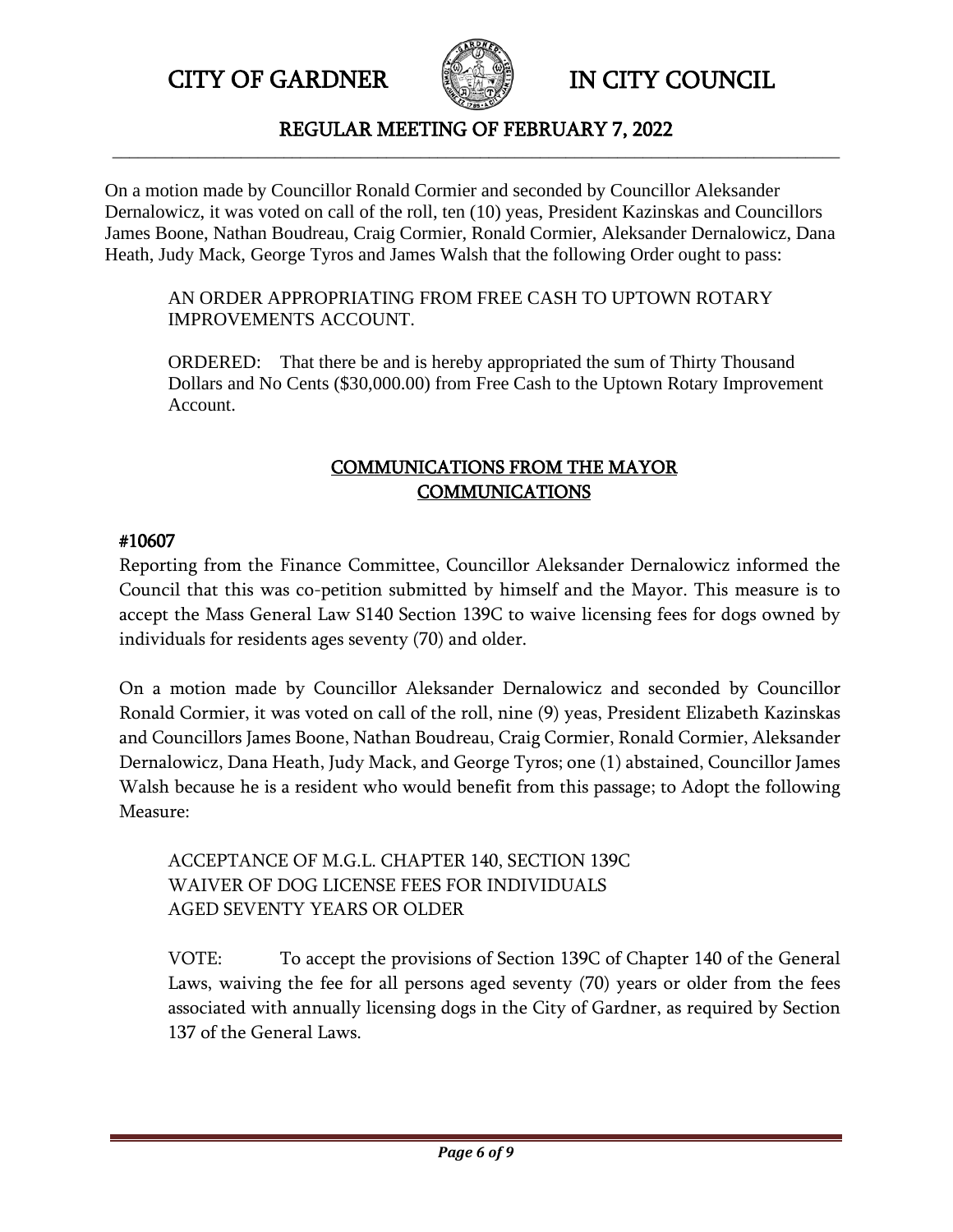

# REGULAR MEETING OF FEBRUARY 7, 2022 **\_\_\_\_\_\_\_\_\_\_\_\_\_\_\_\_\_\_\_\_\_\_\_\_\_\_\_\_\_\_\_\_\_\_\_\_\_\_\_\_\_\_\_\_\_\_\_\_\_\_\_\_\_\_\_\_\_\_\_\_\_\_\_\_\_\_\_\_\_\_\_\_\_\_\_\_\_\_\_\_\_\_\_\_\_**

## #10608

Reporting from the Finance Committee, Councillor Ronald Cormier informed the Council that the money order was passed earlier in the meeting. This measure is for the taking of the land.

On a motion made by Councillor Ronald Cormier and seconded by Councillor Aleksander Dernalowicz, it was voted on call of the roll, ten (10) yeas, President Kazinskas and Councillors James Boone, Nathan Boudreau, Craig Cormier, Ronald Cormier, Aleksander Dernalowicz, Dana Heath, Judy Mack, George Tyros and James Walsh that the following Order ought to pass:

An Order of Taking for a Parcel of Land located at the intersection of Central Street, Woodland Avenue, Green Street, and Pearl Street, commonly known as "Parcel 2" of the Uptown Rotary.

# PETITIONS, APPLICATIONS, COMMUNICATIONS, ETC.

## #10609

On a motion made by Councillor Craig Cormier and seconded by Councillor George Tyros, it was voted on call of the vote, ten (10) yeas, President Kazinskas and Councillors James Boone, Nathan Boudreau, Craig Cormier, Ronald Cormier, Aleksander Dernalowicz, Dana Heath, Judy Mack, George Tyros and James Walsh to send An Application by The Witches Wardrobe, for a License to Deal in Second Hand Articles to Public Safety Committee for further study and report.

# #10610

On a motion made by Councillor Craig Cormier and seconded by Councillor George Tyros, it was voted on call of the vote, ten (10) yeas, President Kazinskas and Councillors James Boone, Nathan Boudreau, Craig Cormier, Ronald Cormier, Aleksander Dernalowicz, Dana Heath, Judy Mack, George Tyros and James Walsh to send An Application by The Witches Wardrobe, for a Fortune Teller License to Public Safety Committee for further study and report.

# #10611

On a motion made by Councillor Aleksander Dernalowicz and seconded by Councillor George Tyros, it was voted on call of the roll, nine (9) yeas, President Kazinskas and Councillor Nathan Boudreau, Craig Cormier, Ronald Cormier, Aleksander Dernalowicz, Dana Heath, Judy Mack, George Tyros and James Walsh; one (1) nay, Councillor James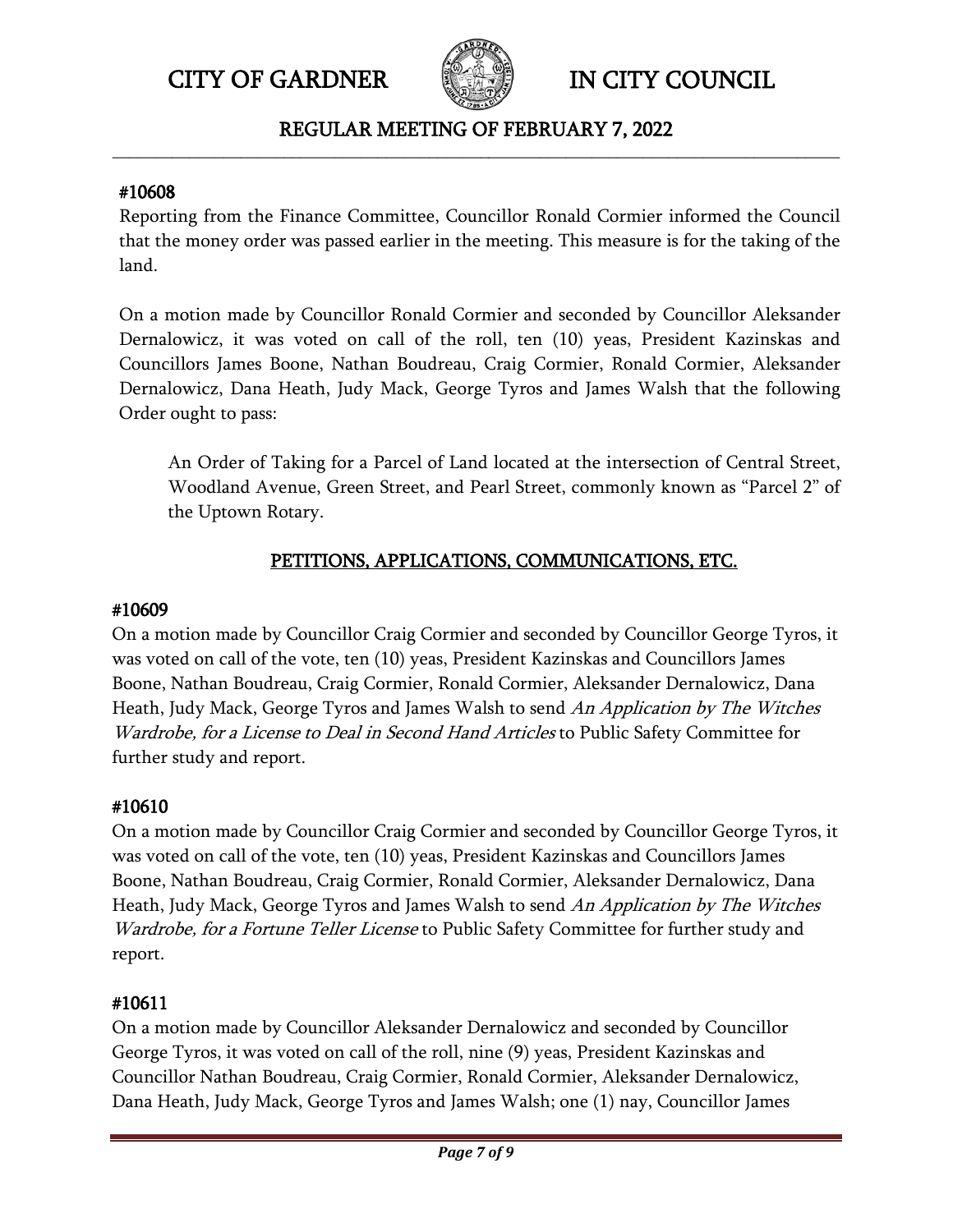

# REGULAR MEETING OF FEBRUARY 7, 2022 **\_\_\_\_\_\_\_\_\_\_\_\_\_\_\_\_\_\_\_\_\_\_\_\_\_\_\_\_\_\_\_\_\_\_\_\_\_\_\_\_\_\_\_\_\_\_\_\_\_\_\_\_\_\_\_\_\_\_\_\_\_\_\_\_\_\_\_\_\_\_\_\_\_\_\_\_\_\_\_\_\_\_\_\_\_**

Boone; to approve the response letter submitted in regard to An Open Meeting Law Complaint filed by Scott Joseph Graves.

# REPORTS OF STANDING COMMITTEES APPOINTMENTS COMMITTEE

# #10595

Reporting for the Appointments Committee, Councillor George Tyros informed the Council that Mr. Kolodny has been the Assistant City Solicitor since 2020. He has been involved with union negotiations, ordinance review and legal opinions. The Mayor indicated that Mr. Kolodny has performed very well and that he enjoys working with the city. The committee unanimously voted to recommend his appointment.

Councillor James Boone spoke in opposition of the appointment. He said "It is still my belief that the city does not need an assistant on top of a full-time City Solicitor when indeed. We end up farming out much of the work so that, I'm going to be voting against this motion."

Councillor James Walsh spoke in favor of the appointment. More than 20 years ago, he served as City Solicitor for four years. He can certify that the work the city requires of the law department is sufficient and require the service of an assistant.

On a motion made by Councillor George Tyros and seconded by Councillor Judy Mack, it was voted on call of the roll, nine (9) yeas, President Elizabeth Kazinskas and Councillors Nathan Boudreau, Craig Cormier, Ronald Cormier, Aleksander Dernalowicz, Dana Heath, Judy Mack, George Tyros, and James Walsh; one (1) nay, Councillor James Boone; to confirm the following Appointment received from the Mayor:

A Measure Confirming the Mayor's Appointment of **Ethan Kolodny** to the position of Assistant City Solicitor, for term expiring January 3, 2023.

# NEW BUSINESS

Councillor Dana Heath would like to thank the DPW for keeping the roads safe while the roads are currently icy and slippery.

Councillor Judy Mack appreciates the Zoom meeting this evening and putting into consideration everyone's safety. She would also like to send condolences to Don Lemieux family and friends and former swimmers of coach Don Lemieux.